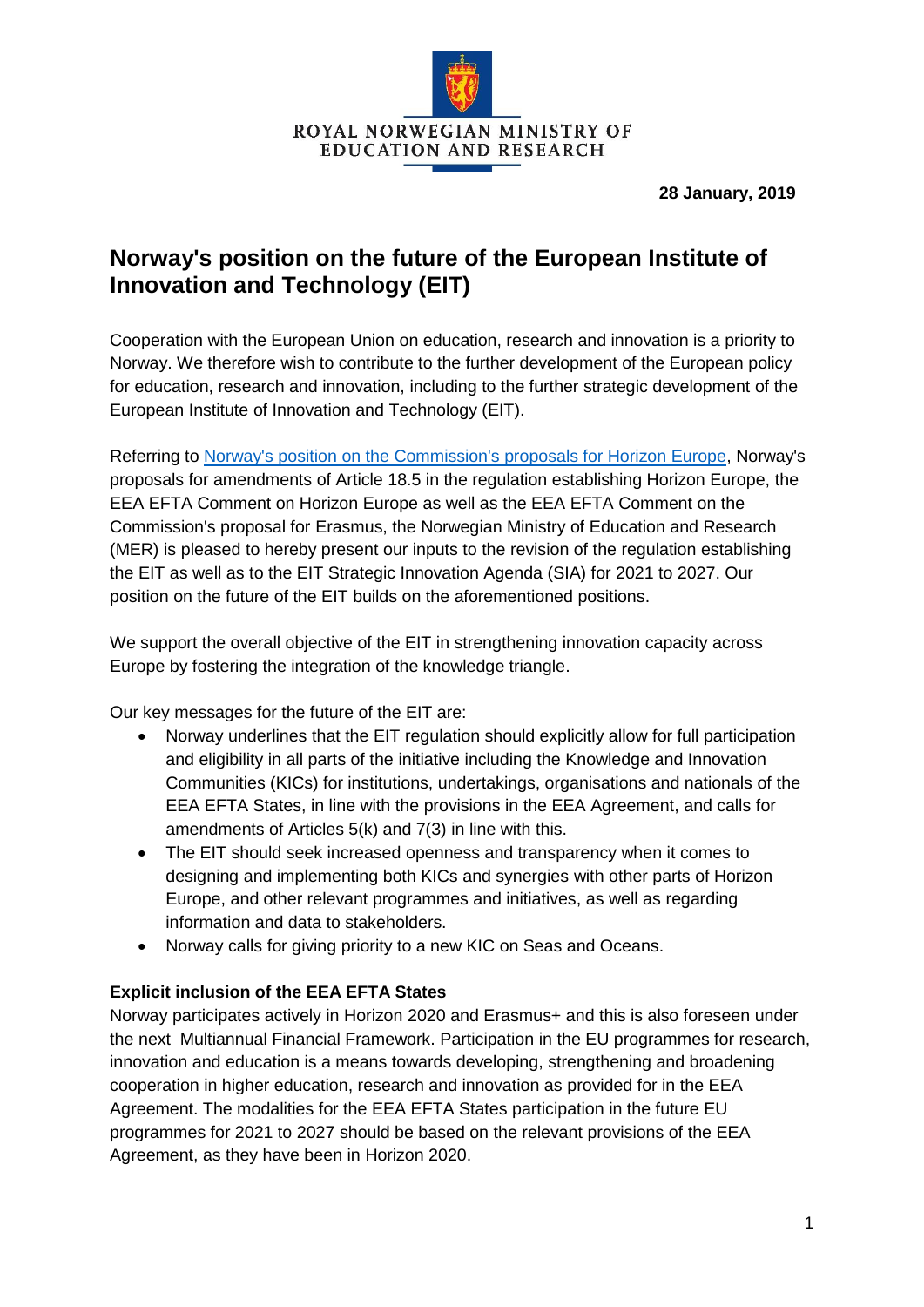

In order to ensure that the EEA EFTA States' participation in the EIT is based on the provisions of the EEA Agreement, the Ministry of Education and Research would hereby like to propose amendments of Regulation (EC) No. 294/2008 of the European Parliament and of the Council establishing the European Institute of Innovation and Technology and subsequent amendments by EU Regulation (EU) No. 1292/2013.

The future European Institute of Innovation and Technology should allow for full participation and eligibility in all parts of the programme for institutions, undertakings, organisations and nationals of the EEA EFTA States, in line with the provisions of the EEA Agreement. Article 81, litra d of the EEA Agreement lays down that "*At the project level, institutions, undertakings, organizations and nationals of EFTA States shall have the same rights and obligations in the Community programme or other action in question as those applicable to partner institutions, undertakings, organizations and nationals of EC Member States*". According to the EIT Regulation Article 7(3), the minimum condition to form a KIC is the participation of at least three partner organisations, established in at least three different Member States. This Article does not provide for equal rights for participants from Member States and the EEA EFTA States and is thus not in line with the provisions of the EEA Agreement. We suggest that the Regulation is amended so that the minimum condition to form a KIC would be participation from partners established in a minimum of one Member State together with at least two different Member States or EEA EFTA States.

Article 81, litra b of the EEA Agreement lays down that *"The status of the EFTA States in the committees which assist the EC Commission in the management or development of a Community activity to which EFTA States may be contributing financially by virtue of their participation shall take full account of that contribution"*. Norway has been participating in the EIT Stakeholder Forum's special configuration of Member States. Article 5(k) of the EIT Regulation only refers to Member States' representatives in the special configuration. Norway proposes to amend Article 5(k) by explicitly including representatives of the EEA EFTA States, so that the Article is in line with the EEA Agreement and to reflect that Norway already participates in the special configuration.

## **Transparency and openness**

Norway welcomes the ambitions in the Commission's proposal on synergies between Horizon Europe and other EU programmes under the next Multiannual Financial Framework. Cooperation and synergies between programmes will increase the probability of achieving the objectives of the EIT and of the Innovation Union. The Ministry of Education and Research also welcomes the EIT Governing Board's newly adopted Policy Papers on synergies with the EIC, other parts of Horizon Europe and other EU programmes 2021– 2027. However, we would like to emphasise the need for open and transparent processes when it comes to designing and implementing synergies between programmes.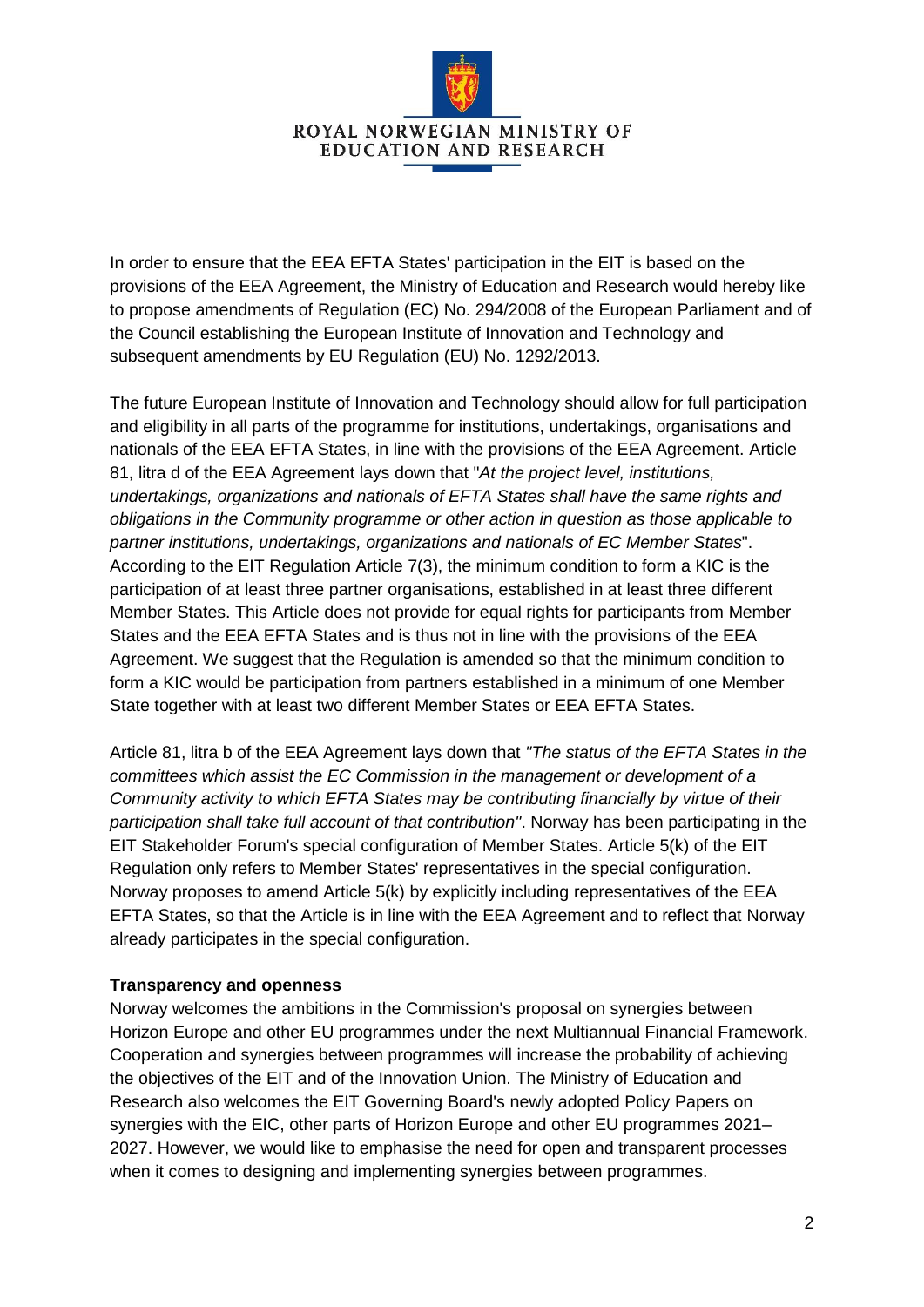

We would also encourage the EIT to increase transparency with regards to selection processes for projects and new KICs and information on their activities. The KICs must not be perceived as "closed clubs". New KICs should be open and transparent from their inception, not only when they are formally constituted.

Furthermore, we welcome the efforts EIT the has made towards openness by monitoring results and making information and data accessible to stakeholders. However, currently available data do not provide a full overview of the different countries' participation in the EIT. We would therefore welcome efforts to improve the coherence and completeness of data.

## **Future KIC on Seas and Ocean provides an untapped potential**

With reference to the EIT input to the SIA 2021–2027 on future EIT thematic areas, we agree with the EIT Governing Board that a KIC on "Water, marine and maritime" is crucial to create and accelerate sustainable, circular and blue economies that are based on healthy coastal and marine ecosystems. We agree that the economics of water and marine and maritime innovations are significant. However, it also involves considerations on trade-offs between economic, social and environmental objectives.

The seas and oceans offer an enormous potential for sustainable blue growth in Europe and are at the same time key to understanding and tackling global challenges. Healthy seas and oceans provide livelihood, food security and economic prosperity of hundreds of millions of people. However, the coastal and marine ecosystems are facing an increasing number of threats. Overfishing, marine pollution and climate change are affecting communities globally. The EU has a unique opportunity to show leadership in this field by joining efforts in order to contain the threats and unlock the growth potential by an increased synergy between higher education, research and innovation on issues related to seas and oceans that will improve the quality of life for European citizens and improving Europe's economic performance.

Norway proposes a KIC on Seas and Oceans. A KIC on Seas and Oceans could facilitate a more balanced and wholesome approach to the marine and maritime sector and would serve as a platform for mobilising cross-sectorial research and innovation that would address all pillars and clusters in Horizon Europe.